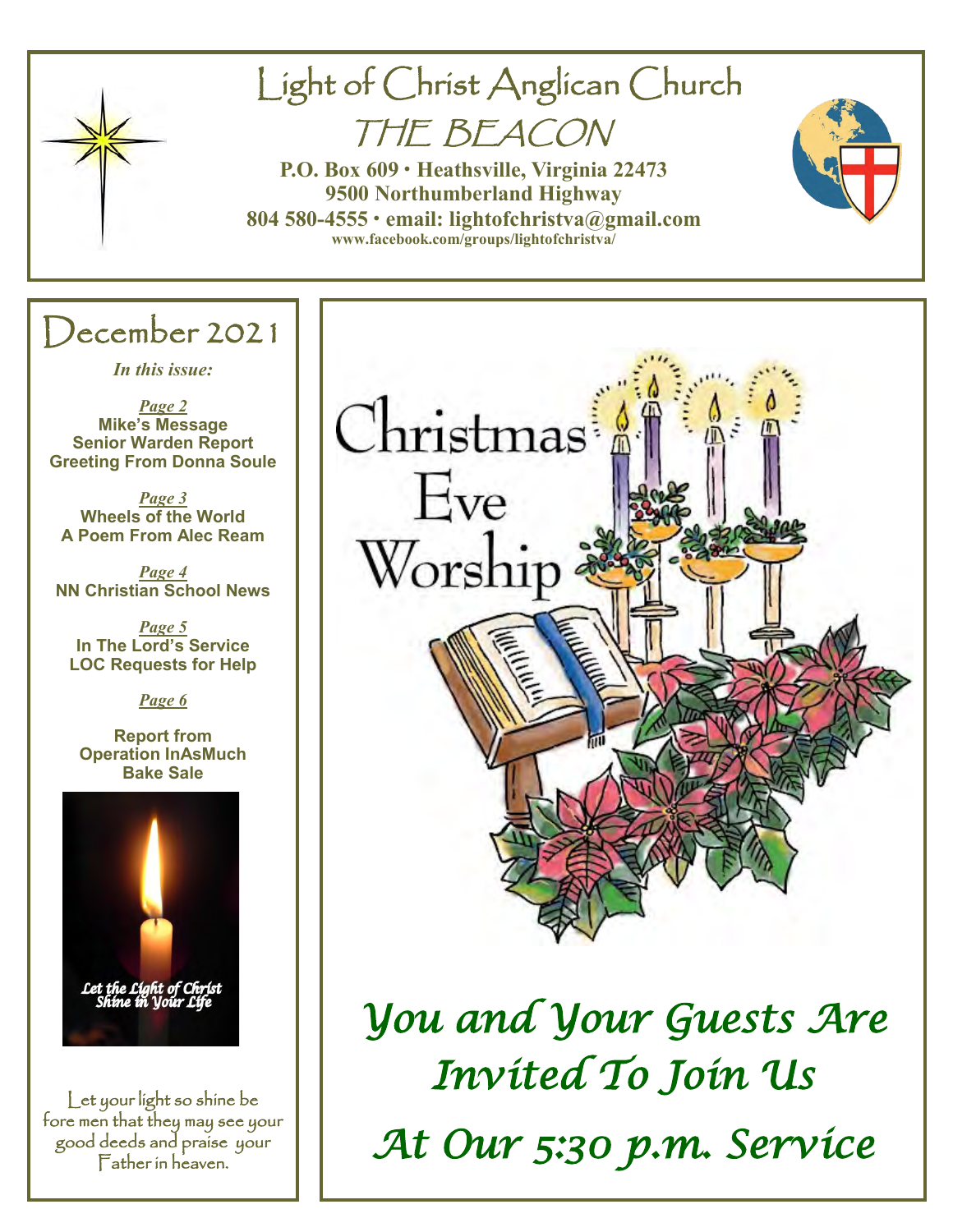

*Mike's Message* 

#### Isaiah 43: 1-5; Hebrews 13:5-6

Most of you remember the old hymn, "How Firm a Foundation" which was published in 1787, author is unknown, at least to anyone living today. I love the words of this hymn and I wanted to let this be the bulk of my article for this month. There is so much fear in the hearts and minds of many today; and the outward circumstances in our country and the world doesn't bring much relief. In reality, much of life has been like this for the majority of man's time on earth. The writer of Hebrews was encouraging the early Jewish Messianic church who were fearful because of persecution and losing the outward security of their lives, in Hebrews 13:5-6, <sup>5</sup> Keep your life free from love of money, and be content with what you have, for he has said, "I will never leave you nor forsake you."  $6$  So we can confidently say, "The Lord is my helper; I will not fear; what can man do to me?"

The hymn writer points us to the only source of comfort that is steadfast and always reliable, our Lord God. Meditate on the words of this hymn and how they reflect the truths and comfort of God's word.

"*How firm a foundation, ye saints of the Lord, Is laid for your faith in His excellent word! What more can He say than to you He hath said— To you who for refuge to Jesus have fled?*

*"Fear not, I am with thee, oh, be not dismayed, For I am thy God, and will still give thee aid; I'll strengthen thee, help thee, and cause thee to stand, Upheld by My gracious, omnipotent hand.*

*"When through the deep waters I call thee to go, The rivers of sorrow shall not overflow; For I will be with thee thy trouble to bless, And sanctify to thee thy deepest distress.*

*"When through fiery trials thy pathway shall lie, My grace, all-sufficient, shall be thy supply; The flame shall not harm thee; I only design Thy dross to consume and thy gold to refine.*

*"The soul that on Jesus doth lean for repose, I will not, I will not, desert to his foes; That soul, though all hell should endeavor to shake, I'll never, no never, no never forsake."*

Blessings as we trust the Lord into a New Year. Shalom!





## *Senior Warden Report*

Light of Christ has been blessed in many ways during this difficult year. We kept our church open and held worship services every Sunday despite the Coronavirus.

Our pastor has given us strong faithful leadership, guiding the congregation into serious prayers for our world, and measures to help people in our community. Thank you, Mike. And many thanks to the congregation for paying off our mortgage ahead of schedule, freeing funds to increase our charitable giving.

Earlier this year, the vestry agreed to "test-market" a monthly movie night for our community. The "test" succeeded with flying colors, and we will now begin to host movie nights every month (except December). This is a wonderful time of fellowship among LOC parishioners and we are increasing the number of guests from outside LOC. It is also a time to reflect on what we can do for our community as Christians.

During this Advent season, I wish you a meaningful remembrance of the anticipated coming of our Lord and Savior, Jesus Christ.

Blessings,

George Beckett, Senior Warden

## *A Christmas Greeting From Donna Soule*

 $\mathcal{L}_\mathcal{L}$  , where  $\mathcal{L}_\mathcal{L}$  is the set of the set of the set of the set of the set of the set of the set of the set of the set of the set of the set of the set of the set of the set of the set of the set of the

#### *My Dear Friends,*

*As I participate in Sunday services every week on the web, I am blessed by worshipping with you and seeing you go forward to receive the bread and wine. You all remain dear to me, and I miss you more than words can express. I cherish the rich memories I have of the years we shared in the fellowship at Light of Christ.* 

*You remain my brothers and sisters in Christ and each one of you has left a forever imprint on my heart. May our Lord Jesus Christ who humbled himself to be born in a manger made out of the wood He created, and under the stars He named,\* fill your hearts with his love and grace this holiday season.* 

*Merry Christmas and Happy New Year!*

*For God who said, "Let light shine out of darkness, made his light shine in our hearts to give us the light of the knowledge of the glory of God in the face of Christ." II Corinthians 4:6*

*Donna Soule*

\*Credited to Charles Stanley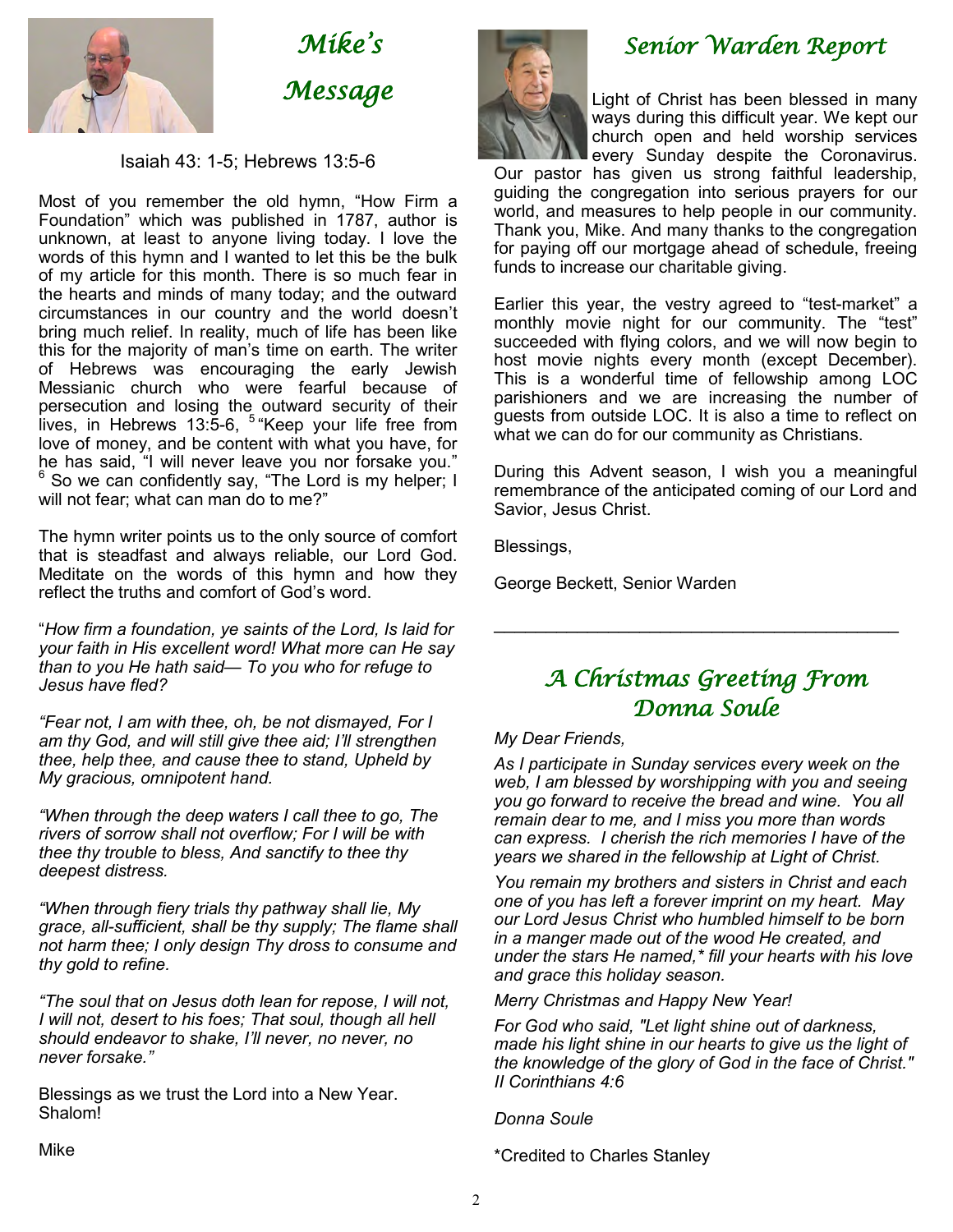## *Wheels For The World*

I just returned from an amazing *Wheels for the World* trip to Guatemala. In four days, we distributed more than 200 pieces of mobility equipment, and supported and loved more than 800 people. The families who came all heard the Gospel presentation and received a Spanish Bible.

On the way back from Huehuetenango to Guatemala City, one of our team members was able to share the Gospel with one of the armed guards who patrol the highway. He said that he had committed too many sins in his life for God to love him.





I am so blessed to be a part of this ministry and to serve Jesus in this way. Thank you for praying for *Wheels for the World*.

Carolyn Costello



*Honest Greeting, Cheer and Best of Health and Spirit to you and yours, in Christ Jesus.* 

Several members of LOCA were gracious enough to listen to my lines and rhyme Sunday (Nov. 21) after lunch. One suggested that I submit it to The Beacon for consideration. So, here goes.

Printed in Great Britain

*I found myself a foundling, of unexpected grace, A life of toddling-rounding, led to a solid place, My idiom composted; my foolishness was turned, And God in heaven boasted, see what my fool has learned.*

*By all rights this was scandal, By all rights all was loss, No door withstood his sandal: The Son of God, my Boss.*

Alec Ream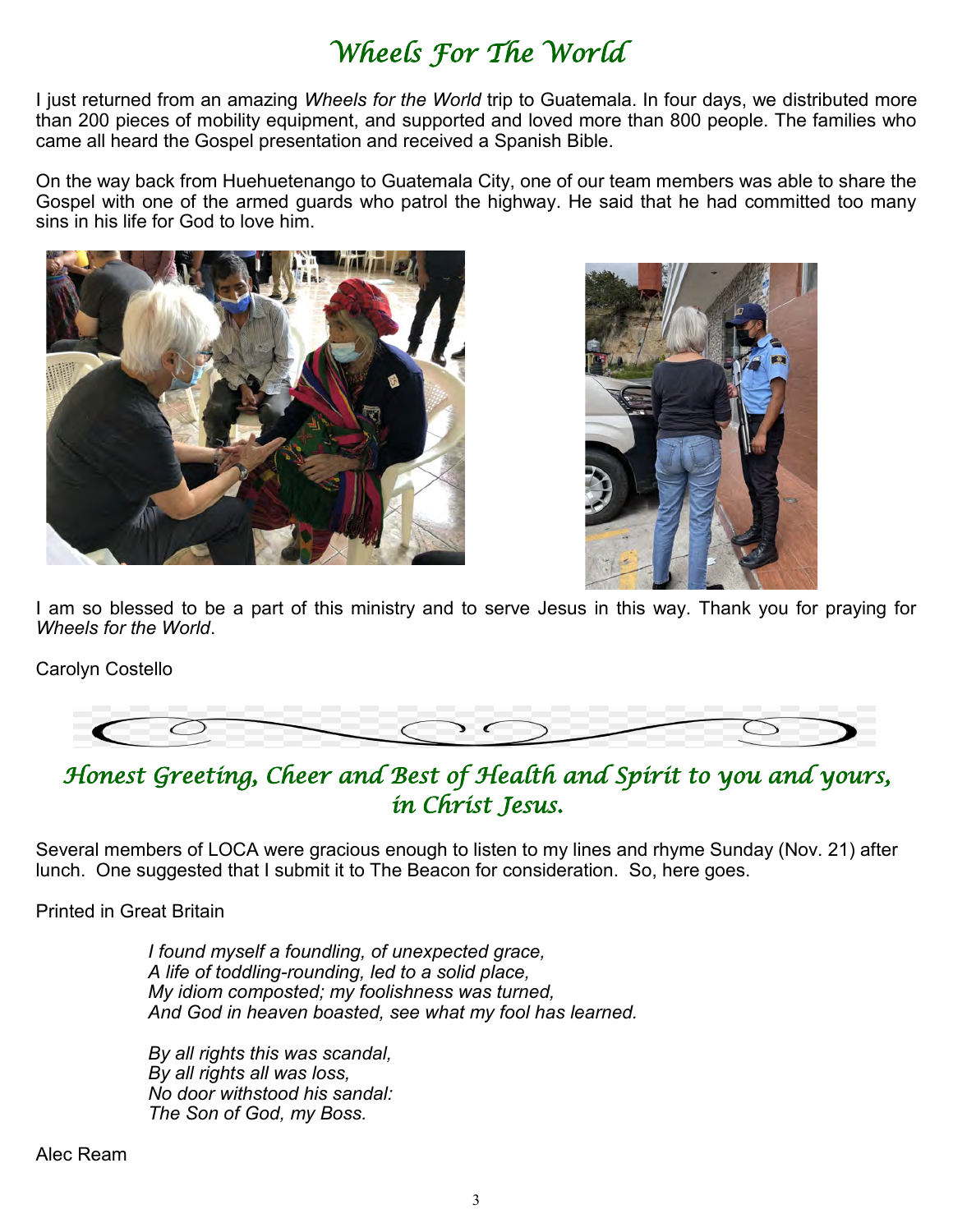



## The **Link is <b>Northern Neck Christian School** Link is  **Wednesday Morning Chapel**





Singing was led by Ayden, 3 years old. She did a great job!

NNKCS Chapel is led by the Reverend Bart Morrison teaching about the meaning of Advent.

Our next **Bingo** is on Friday Dec. 10, 2021 at the Women's Club in Lottsburg. We open at 6:30pm. Come and play 15 games for \$15. Cash prizes are awarded.

#### **NNKCS is asking:**

1. If you participate in a club, our 10 Legatus Christi students (Ambassadors for Christ) want to come during the day and present our 15 minute school program to the membership. Please let me know if you are interested in this opportunity and we will set a date.



2. If you use Instagram, please follow the school, just search on Northern Neck Christian School to see pictures of our activities.

#### **News Flash: The NNCS kids will be performing at our December 19th worship service**.

May God bless you and protect you,

Leslye and Bart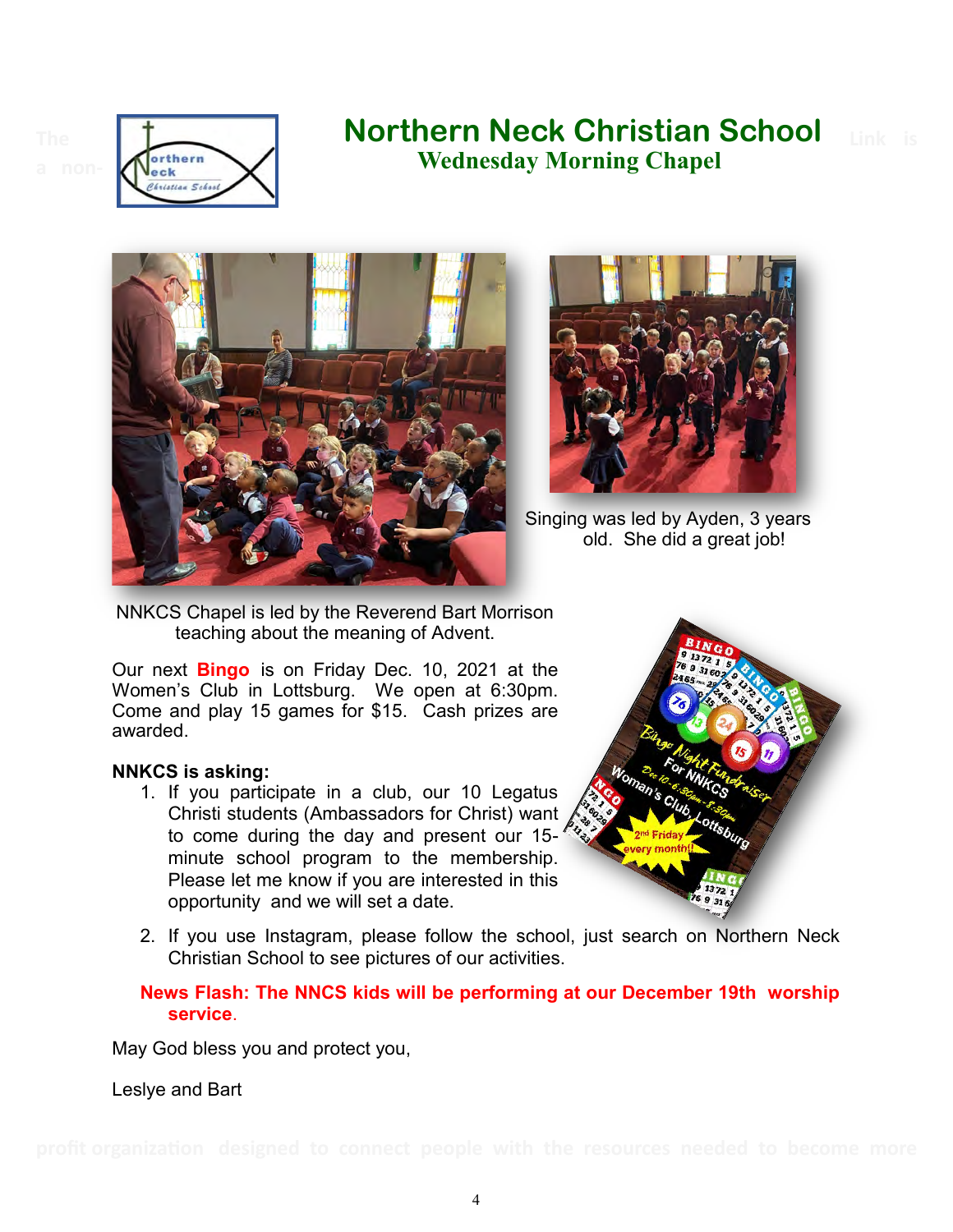## **IN THE LORD'S SERVICE**

### **Lesson Readers**

- Dec. 5 Charlaine Andrulot (L) Jim Conley (P)
- Dec. 12 Joan Blackstone (L) Tony Blackstone (P)
- Dec. 19 Jeanne Hickey (L) Julie Pritchard (P)
- Dec. 24 Susan Read (L) Constance McDearmon (P)
- Dec. 26 Ernie Proctor (L) Teresa Moffitt (P)

## **Acolytes**

- Dec. 5 Marie Carstensen
- Dec. 12 Ed Feddeman
- Dec. 19 Constance McDearmon
- Dec. 24 David Gwaltney
- Dec. 26 Ed Feddeman

## **Chalice Bearers**

- Dec. 5 Ed Feddeman
- Dec. 12 Constance McDearmon
- Dec. 19 Tony Blackstone
- Dec. 24 ?
- Dec. 26 Constance McDearmon

## **December Birthdays**

- Dec. 2 Bob Norman, Fred Woodard
- Dec. 5 Bonnie Odend'hal
- Dec. 10 Jim Logan
- Dec. 17 Daniel Mochamps
- Dec. 2 Ernie Proctor
- Dec. 27 Jan Beckett, Hannah Hamlett

**O God, you have so consecrated the covenant of marriage that in it is represented the spiritual unity between Christ and his Church: Send your blessing upon these your servants as they begin another year, that they may so love, honor, and cherish each other in faithfulness and patience, in wisdom and true godliness, that their home may be a haven of blessing and peace; through Jesus Christ our Lord, who lives and reigns with you and the Holy Spirit. Amen.**



## **Altar Guild**

- Dec. 5 Julie Pritchard Dec. 12 - Anna Brennan Dec. 19 - Anna Brennan Dec. 24 - Anna Brennan - set-up and Julie Pritchard - take down
- Dec. 26 Suzy Norman

### **Tellers**

- Dec. 5 Betty Dillingham
- Dec. 12 Betty Dillingham, Jan Beckett
- Dec. 19 Betty Dillingham, Pam Smith
- Dec. 24 Betty Dillingham
- Dec. 26 Betty Dillingham

## **Vestry Person on Duty**

- Dec. 5 Doug Ludeman
- Dec. 12 Sandi Ward
- Dec. 19 Anna Brennan
- Dec. 24 George Beckett
- Dec. 26 Ed Feddeman

## **December Anniversaries**

| Dec. 22 | Herb and Pam Smith       |
|---------|--------------------------|
| Dec. 28 | Joan and Tony Blackstone |
|         | Linda and Rich Riddell   |

**O God, our times are in your hand: Look with favor, we pray, on your servants named above, as they begin another year. Grant that they may grow in wisdom and grace, and strengthen their trust in your goodness all the days of their lives; through Jesus Christ our Lord. Amen.**



Please consider joining the Altar Guild. The duties require setting up the Altar (usually on Saturday morning) and then cleaning up after the service on Sunday. If you feel called to this ministry please talk to Anna Brennan, our Altar Guild chair.

We are also looking for more Chalice Bearers and Acolytes. If you are led to one of these ministries, please talk to Mike. Thank you!